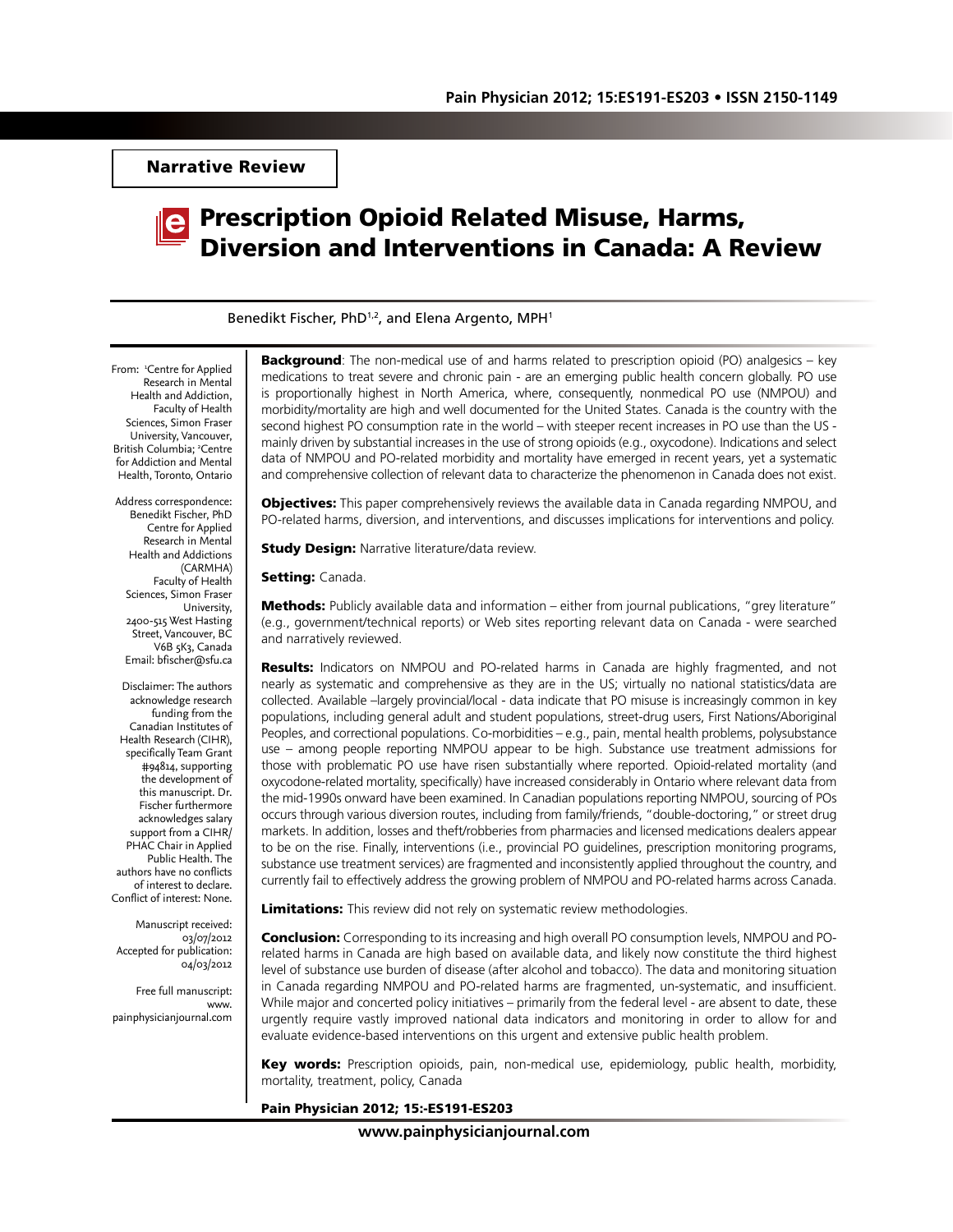I
m recent years, the misuse of prescription drugs<br>has been emphasized as a major and "growing<br>health problem" globally by leading international<br>monitoring entities (1,2). This problem concerns primarily n recent years, the misuse of prescription drugs has been emphasized as a major and "growing health problem" globally by leading international the misuse of prescription opioid analgesic drugs (POs) – i.e., pharmaceutical opioids designed and clinically used for the treatment of severe and/or chronic pain (SCP) (3- 6) - the overall production and distribution of which has increased extensively in the past 20 years. For example, the global production of morphine worldwide has more than quadrupled from 168 tons in 1993 to a projected 788 tons in 2012; the global production of oxycodone rose by over 4,000% from about 6 tons in 1993 to an estimated 261 tons in 2012 (7,8). The primary focus and concern regarding PO misuse, and related harms, has been in North America, and specifically the United States, where data from the past decade have documented major increases in nonmedical PO use (NMPOU) in general (including adolescent student) populations; morbidity (e.g., PO-related admissions to emergency rooms and substance use treatment programs); and mortality (e.g., PO-related acute poisoning or overdose deaths) (9- 12). According to recent data, 14,800 PO-related acute poisoning deaths occurred in the US in 2008, a figure that is greater than deaths from other drugs combined and a leading cause of unintentional death, second only to the number of deaths from motor-vehicle accidents (9,13,14).

While the US, arguably, has the best available data on PO misuse and harms globally, there is wide consensus that the extensively high level of problems is distinctly associated with the uniquely high volume level of POs consumed in the US population, which is higher than anywhere else in the world (8,11,15). According to data from the International Narcotics Control Board (INCB), the US consumed 47,809 Standardized Defined Daily Doses (S-DDD) of POs in 2008-2010, a 112% increase from 22,524 S-DDD in 2000-2002 (8). Canada is home to the overall second highest level of PO use globally; total POs consumed in Canada increased from 8,713 S-DDD (2000-2002) to 26,380 S-DDD in 2008-2010 – a 203% increase, which is steeper than that observed in the US (8). Similarly, per capita spending on POs doubled from CDN \$7.00 (1998) to CDN \$14.70 (2007) (16). However, even countries like Australia – which features < 50% of Canada's PO use rate – have reported recent increases in PO-related harms (e.g., increasing misuse and accidental deaths) (17). A recent analysis of provincial patterns of PO dispensing in Canada between 2005 and 2010 has demonstrated that there was

an overall substantial increase in PO use mainly driven by increased dispensing of strong opioids; however, PO dispensing levels – in both quantitative and qualitative patterns – varied considerably between provinces. For example, Ontario and Alberta dispensed 2.5 times as many POs compared to Quebec, whereas select POs (e.g., hydrocodone or meperidine), were consumed at high levels in some provinces but not in others (18). On this basis, there is good reason to systematically examine the situation and available indicators of PO misuse and harms in Canada, especially since no comprehensive review and synthesis of relevant indicators exist to date, yet are important both for guidance of domestic interventions as well as international comparison.

Importantly, problems of misuse and health harms related to POs need to be carefully examined in the wider context of the purpose for which these drugs primarily exist. Namely, POs are the primary medications for the treatment of SCP, a preeminent health problem – recently recognized as the '"fifth vital sign" for which access to and quality of care has long been lacking (19- 22). In Canada, some 15-29% of the general population are estimated to have SCP (23,24), however, access to specialist pain treatment is highly limited and inadequate. Studies of SCP patients have found extensive wait times for pain care; 50% of patients had to wait 6 months or more – often years in some settings - and large regions of Canada have no specialist pain care at all (25-27). While physician survey data from Ontario suggest that most general practitioners (95.4%) were currently involved in prescribing POs, a large proportion are hesitant or have concerns regarding PO prescribing. Their concerns include patients' potential PO misuse and addiction, the lack of specialized pain and addiction treatment, as well as increasing government control dispositions that could quickly amplify and further negatively affect the delivery of pain care in response to indications of rising PO problems (28).

Based on the above, the principal objective of this paper is to provide a comprehensive review of available data on PO misuse, related harms (i.e., morbidity and mortality), diversion, and interventions in Canada.

## **METHODS**

Publicly available data and information – either from journal publications, "grey literature" (e.g., government or technical reports) or Web sites reporting relevant content - were searched and reviewed. Relevant data and information were structured and are presented below.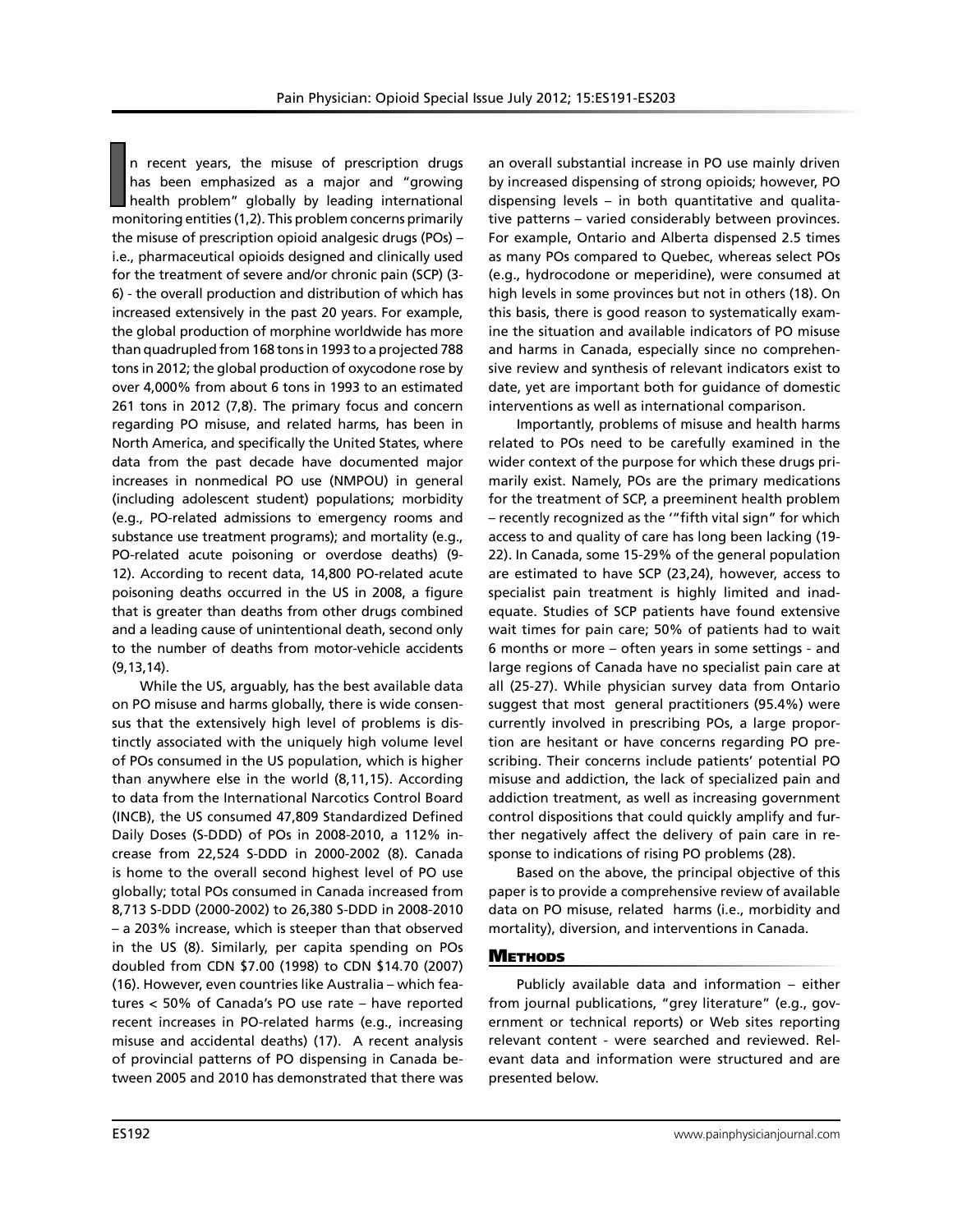### **DATA**

#### Epidemiology of NMPOU

#### *General Populations*

Recent estimations – by way of data triangulation methods – suggest that NMPOU is estimated to be the fourth most prevalent form of substance abuse (after alcohol, tobacco, and cannabis), in the general Canadian population, representing higher prevalence values than illicit drugs like cocaine and heroin (29,30). Specifically, some 500,000 – 1.25 million people are estimated to use POs nonmedically in Canada, of which 125,000 – 200,000 may be dependent (according to DSM-IV criteria) and are likely to be in need of treatment (30).

The only Canada-wide primary data on NMPOU in general populations come from the Canadian Alcohol and Drug Use Monitoring Survey (CADUMS), a representative annual general population telephone survey of adults 15 years and older, including items on PO use since 2008 (31). In 2010, one in 5 (20.6%) Canadians ( $n = 13,615$ ) reported any PO use in the past 12 months; among those, 1.1% - or 0.2% of the total Canadian population - reported using them "for the feeling they caused" or "to get high" (32). The latter data represent slight declines from earlier years (e.g., 2008: 1.5%; 0.3%) (31). The Centre for Addiction and Mental Health's "CAMH Monitor" (CM) – a representative telephone survey of the general population in the province of Ontario, aged 18 and older ( $n = 2,037$ ) - found slightly higher values (21.1%/1.7%) for the same indicators in 2009 (33). Unfortunately, these survey indicators reflect subopitmal operationalizations of NMPOU (e.g., as compared to the National Survey on Drug Use and Health in the US) (34), and likely underestimate the extent of NMPOU (35). In 2010, the CM assessed NMPOU based on a modified question item (participants were asked whether they used POs in the last year without a prescription or a doctor telling them to do so) in a subsample ( $n = 1,024$ ). This approach – more analogous to standard NMPOU items used in the US surveys - resulted in an NMPOU prevalence rate of 6.5% of the Ontario general population, thus highlighting the important role of NMPOU definitions in the assessment of this phenomenon (12,36,37).

#### *Secondary Students*

Several provincial Canadian surveys have assessed NMPOU among secondary (i.e., high school) student populations. In the Ontario Student Drug Use and Health Survey (OSDUHS) – a representative survey of grade  $7 - 12$  students ( $n = 9,288$ ) collected from October 2010 through June 2011 14.0% of Ontario students reported NMPOU (defined by "use without a doctor's prescription") in the past year; this rate constituted a statistically significant decrease from 2009 (17.8%). No significant difference in use was found between male and female students in 2009; however, use increased with grade level, peaking at 18.0% among 11th-graders (38). In 2007, a question similar to the OSDUHS item was included in the Atlantic Provinces Survey (i.e., Nova Scotia, New Brunswick, Newfoundland, and Prince Edward Island), where 17%-20% of students indicated PO use; however, these data did not exclusively refer to nonmedical usage only (39,40). Among British Columbia (BC) students in grades 7 – 12 reviewed by the BC Adolescent Health Survey, the proportion who had ever used prescription pills (no further specification on drug type) without a doctor's consent increased from 9% in 2003 to 15% in 2008 (41).

#### *Street Drug Users*

A recent triangulation of secondary data - based on overdose death, key informant, and survey data – estimated that the prevalence of nonmedical use of POs among street drug users had increased by approximately a quarter (24%) in Canada's most populous provinces between 2002 – 2005 (42). Several Canadian street-involved drug user surveys have assessed NMPOU in their target populations. The OPICAN study – a multi-site study of street-involved illicit opioid and other drug users ( $n = 585$ ) conducted in 7 Canadian cities between 2001 and 2005 – found that the prevalence of heroin use in the past month decreased and that the use of POs increased significantly, surpassing the rate of heroin use, in 5 of the 7 urban samples over the study period. In 2005, the main PO drugs reported for use by the total OPICAN sample were Dilaudid (37.4%), Tylenol 3 or 4 (29.4%), Percocet/Percodan (25.0%), and Morphine/MSContin and OxyContin (both 22.4%); in comparison, 29.9% reported heroin use. However, the prevalence of using individual POs was reported to vary greatly among study sites. For example, Dilaudid (hydromorphone) use was reported by 5.0% in Vancouver, BC and 91.5% in Fredericton, New Brunswick (43). PO use was more prevalent than heroin use in all study sites in 2005 except for Vancouver BC and Montreal, Quebec (44).

The Public Health Agency of Canada's I-Track Survey, a surveillance study (2003 – 2005) to monitor risk behaviors among injection drug users (IDUs) recruited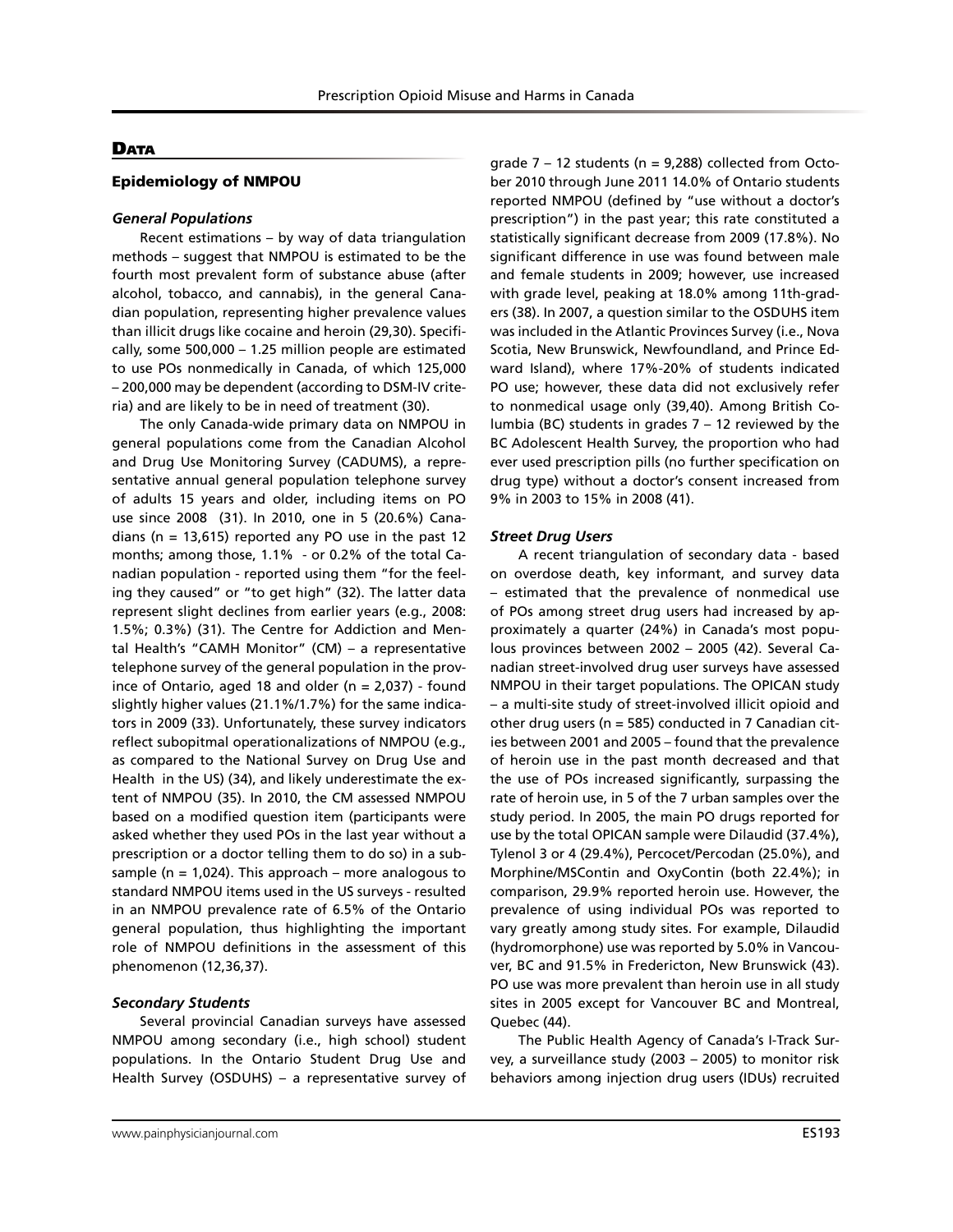from needle exchange programs in 7 Canadian cities (n = 3031) (45) found that several POs were reported among drugs injected in the past 6 months in the total sample, including morphine (45.9%), hydromorphone (32.9%) and oxycodone (17.1%). However, the prevalence of these drugs varied considerably between local sites, e.g., oxycodone ranged from 0.4% in Victoria (British Columbia) to 58.7% in Sudbury (Ontario). Correspondingly, POs were commonly reported among drugs not taken by injection in the past 6 months. Specifically, 51.5% reported the use of codeine, morphine (31.5%), oxycodone (27.8%), and hydromorphone (23.6%) (45); these rates also differed substantially by site. Data from the SurvUDI, an epidemiological surveillance study among IDUs in the province of Quebec ( $n =$ 4,956) conducted between 1995 and 2008, also found that heroin use had decreased, and the injection of POs – e.g., hydromorphone - had increased substantially among IDUs, from 25% in 2003 to 42% in 2007 (46). Self-reporting of lifetime PO use by participants was 66.3% (47).

# *First Nations/Aboriginal People*

There have been mounting indications that NMPOU occurs at disproportionally high levels in First Nations/ Aboriginal People's (FNAP) communities in Canada, although data are sparse. In some of the FNAP communities in the Nishnawbe-Aski Nation (NAN) in Northern Ontario, it has been estimated that up to 50%-75% of the adult population, and up to half of high school students, are involved in misusing POs; many of them have severe problems or dependence (48). A recent survey conducted in Matawa First Nations (constituting 9 NAN communities) estimated that 1,888 individuals - or an average prevalence of 37.6% - in these FNAP communities are addicted to POs, mainly to oxycodone (49). On this basis, it has been estimated that some 9,000– 10,000 FNAP in the NAN region (with a total population of 45,000) are addicted to POs (49). This situation, together with the extensive health and social harms experienced in NAN communities, has prompted the NAN First Nations Chiefs-in-Assembly to declare a "state of emergency" with regards to the problem of PO misuse in 2010 (48). Recent data from the FNAP Non-Insured Health Benefits Program reported that 898 PO prescriptions were dispensed per 1,000 individuals in Ontario FNAP regions (Moose Factory Zone, Sioux Lookout Zone, Southern Ontario Zone, and Thunder Bay Zone) in 2007; the rate was 119/1,000 for oxycodone formulations alone. On this basis, PO prescription rates in these

FNAP regions were much higher than elsewhere in Canada (50).

# *Correctional Populations*

Data from a sample of male offenders ( $n = 1,272$ ) enrolled in methadone maintenance treatment (MMT) within the federal Correctional Service of Canada (CSC) inmate population between 2003 and 2008 assessed changes in PO use prior to the offenders' most recent correctional admission and by region. Overall, PO use - principally morphine/hydromorphone and oxycodone –increased during this period, from 47.4% to 55.0% for morphine/hydromorphone and 10.3% to 21.0% for oxycodone; heroin use declined (from 67% to 44%) over the study period. Past-year PO use (morphine/hydromorphone) was found to be highest among inmates in the Atlantic (83%) and Prairie (77%) regions (51).

# *PO-Related Morbidity*

PO use can be associated with a number of morbidity indicators, e.g., PO use can lead to problematic use or dependence – and consequentially require treatment – or be related to other health problems or consequences, such as pain, mental health problems, or infectious diseases. A recent review found disproportionately elevated levels of pain and mental health comorbidity indicators associated with PO use in different populations (52). Several recent US studies have found substantive increases in both PO-related substance use treatment and emergency department admissions in the past decade (9-11). Unfortunately, little such data are systematically documented for Canada, either because they are not consistently or comparably documented across provincial jurisdictions, or not routinely collected at all.

# Treatment

The demand for PO problem-specific treatments appears to have increased in Canada in recent years. Specifically, the number of individuals enrolled in MMT in Ontario has risen substantially from approximately 7,800 in 2001 to 35,228 in 2011; these major increases in MMT admissions are considered to be largely driven by individuals with problematic PO use (32,53,54). Notably, evidence of substantial additional PO prescriptions and use among MMT patients in Ontario has been identified. Of the 18,759 patients (aged 15-64) who received at least 30 days of MMT between 2003 and 2010 (as covered by the Ontario Drug Benefit plan), 18.4% also received at least one non-methadone opioid prescription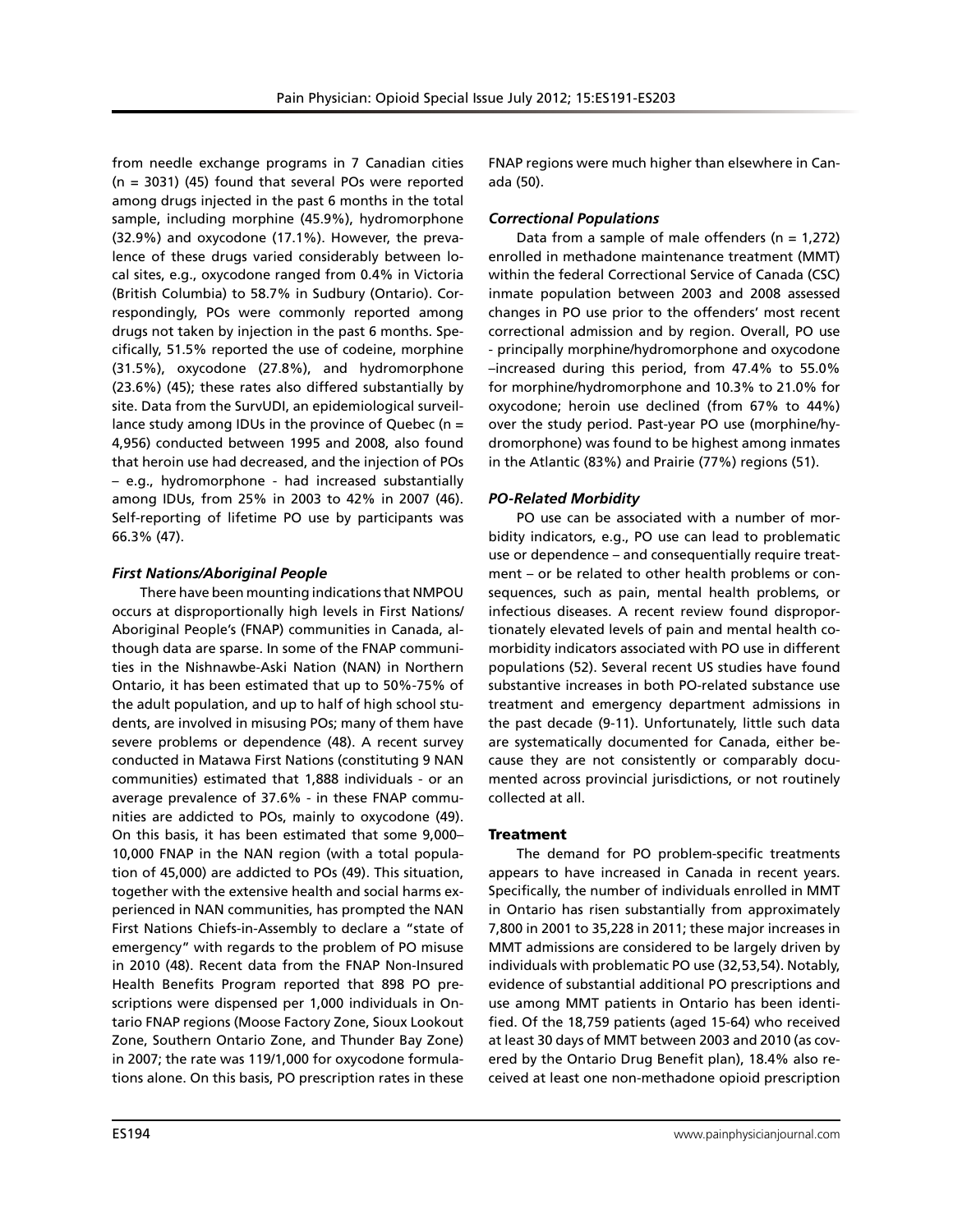of more than 7 days' duration, primarily in the form of codeine or oxycodone prescriptions (55). While some of these MMT patients may require additional PO prescriptions for severe/chronic pain care, others do likely not have an immediate clinical need and may utilize these drugs for misuse or diversion.

In addition, based on data collected from the Drug and Alcohol Treatment Information System (DATIS), PO-related admissions to publicly funded substance use treatment services (not including opioid substitution, e.g., MMT) in Ontario rose by 129% between 2004/05 and 2010/11 (from 8,886 to 20,374); their prevalence in the total caseload increased correspondingly, from 9.0% to 18.6% in this period (56). The annual proportion of oxycodone-related admissions into one of the largest urban opioid detoxification programs in Toronto increased substantially from 3.8% in 2000 to 55.4% in 2004 (57). Furthermore, a retrospective review of PO-dependent patients ( $n = 178$ , including patients with pain who meet DSM-IV criteria for opioid dependence) newly admitted to one of Toronto's largest MMT programs between 1997 - 1999, found that 83% had been using POs (either with or without heroin); PO users reported regular use of POs at much higher than therapeutic dosages (a mean daily consumption of  $21 \pm 3$ oxycodone-containing tablets) (58).

# *NMPOU-associated Co-substance Use and Other Co-morbidities*

Like other forms of psychoactive substance use, a substantive extent of NMPOU – regardless of population - co-occurs with other substance use, much of which is likely to be problematic and/or in need of treatment. For example, 74.5% of clients (compared to 46.5% of the total) admitted for substance use treatment due to PO-related problems in Ontario in 2008/2009 reported co-occurring substance use problems, mostly with crack/cocaine (46.9%) (59). Of those participants in the OPICAN cohort who engaged in NMPOU in 2001, 54.6% were also current users of crack or cocaine in the past 30 days (43). Based on data from the 2008/2009 cycles of the CM ( $n = 2,030$  adults in Ontario), NMPOU was found to be significantly higher among men who used tobacco (6.5%, 95% Confidence Interval [CI] 1.6- 11.3 versus 1.2%, 95% CI 0.3-2.1) and cannabis in the past 12 months (8.6%, 95% CI 2.3-14.4 versus 1.0%, 95% CI 0.2-1.8) (60). Among offenders enrolled in the CSC's MMT program – with an increasing use history of POs rather than heroin – 77% also reported a history of

problematic cocaine use in 2008 (51).

While the prevalence of pain co-morbidities among NMPOU populations has been reported to be relatively high (52,57,61), Canadian data is limited. In the OPICAN cohort – indicating high but not exclusive PO use – 15.2% reported at least moderate pain (43). Similarly, little data exists on co-occurring mental health problems. Some 64.5% of the total OPICAN cohort sample indicated mental health problems, with most (49.2%) reporting mood disorder, or depression problems (43). Among inpatients receiving detoxification treatment for problematic PO (i.e., oxycodone) use in Toronto between 2000 and 2004 (n = 428), 53% reported depressive symptoms and 25% reported anxiety, levels clearly above the general population average (57). Finally, a main co-morbidity concern for opioid use – especially in marginalized populations – is blood-borne-viruses (BBV), e.g., HIV or Hepatitis C Virus (HCV) transmission or infection (61). Substantial HIV (up to 20.3%) and HCV (up to 66.3%) infection rates have been determined in the PO use involved street drug user populations listed above (43,62). However, no systematic analyses have been conducted as to how the primary use of PO – e.g., as compared to other opioids/nonopioids – may predict or influence BBV transmission dynamics, e.g., by way of lesser injection use, or other risks of harms (43). Qualitative or narrative data from Canadian study samples have suggested evidence for possible associations in both directions, i.e. higher levels of PO use may be associated with either elevated or lowered risk for BBV transmission. Specifically, data conducted with PO users in recent years from Montreal and Toronto suggested that both the limited availability or affordability of certain POs on street markets, together with complicated preparation processes for use, may result in higher use frequency or risk, e.g., through increased injection equipment sharing and thus higher risk for BBV transmission (46,63,65).

Finally, a recent study has provided evidence for high levels of PO-related pregnancy problems among FNAP women. A study assessing 482 live births at the Sioux Lookout Meno-Ya-Win Health Centre, Northern Ontario, found that the incidence of PO abuse among the pregnant women there had increased from 8.6% in 2009 to 17.2% in 2010. Nearly a third, 29.5%, of neonates exposed to POs in utero had neonatal abstinence syndrome at birth; neonatal abstinence syndrome was observed among 66.0% of newborns whose mothers had used POs daily (66).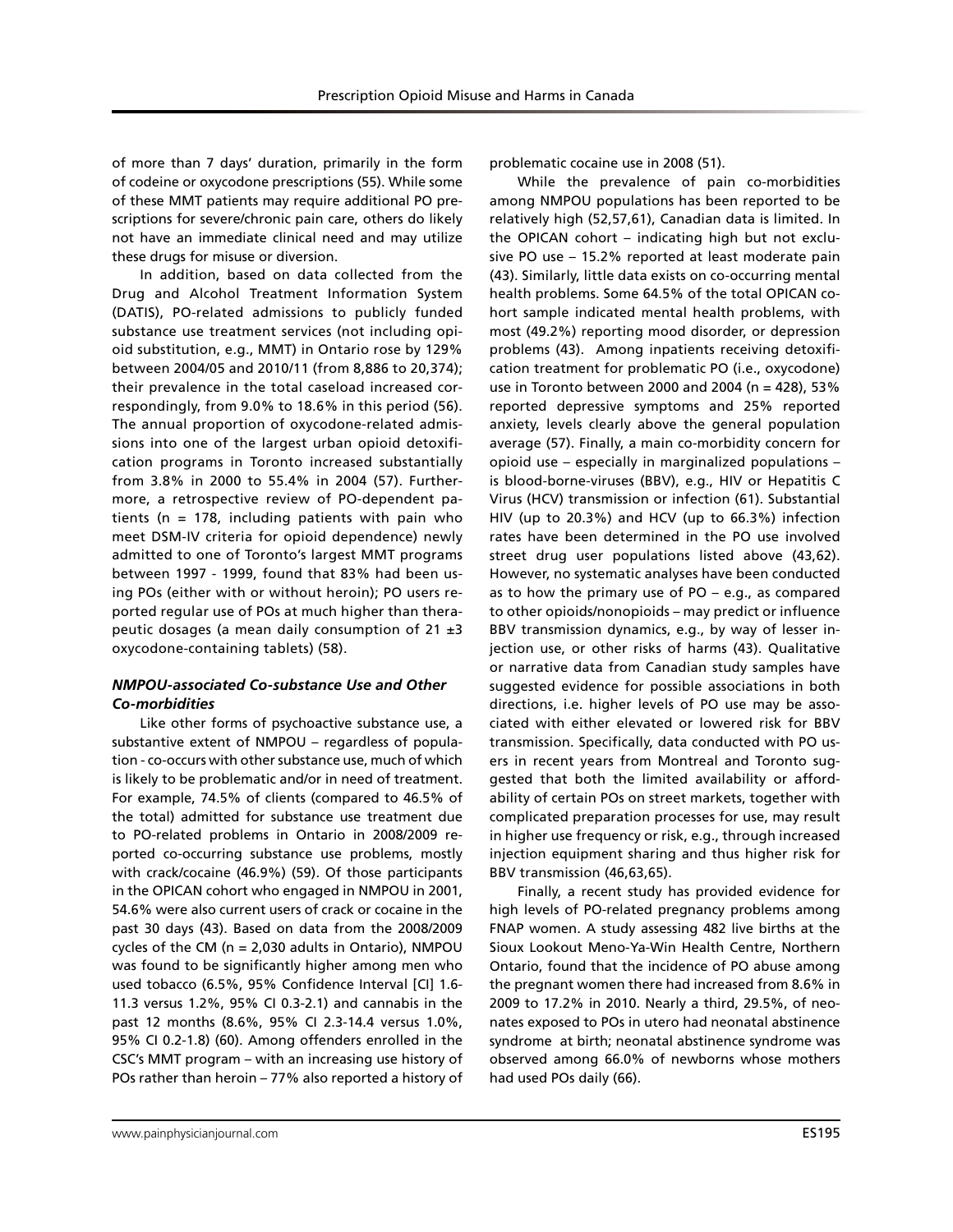## *PO-Related Mortality*

Unlike in the US – where accidental poisoning death data are documented nationally by the Centers for Disease Control and Prevention – such data are only collected provincially (by provincial coroners' services) in Canada. Moreover, provincial data analysis and documentation standards vary considerably among jurisdictions and hence only fragmented and inconsistent data regarding PO mortality are available in Canada. Select local – yet unsystematically documented – spikes in PO-related deaths, for example in Newfoundland, have been observed over the past decade (18,67). The sporadically available indicators suggest that PO-related deaths have consistently increased, and have been crudely estimated to now contribute to 30% – 50% of drug-related deaths in Canada (33,68).

A systematic study covering from 1991 through 2004 (n = 3,406 death cases) and based on coroners' data, documented that opioid-related deaths (e.g., morphine, heroin, oxycodone, codeine, methadone, fentanyl) doubled in the Ontario population, from 13.7 per million to 27.2 per million (67). Notably, other nonopioid depressants (e.g., benzodiazepines or alcohol) were involved in 92% of the observed opioid-related deaths in Ontario (67). Increases in opioid-related mortality in Ontario were found to be associated with the addition of long-acting oxycodone to the provincial drug formulary in 2000, as a disproportionate increase (of 416%, *P* < 0.01) in oxycodone-related mortality was observed between 1999 and 2004; overall opioidrelated mortality increased only by 41% (*P* < 0.02) in the same period (68). More recently, based on coroners' data, opioid-related deaths in Ontario increased from 250 in 2005 to 325 in 2009 (a 30% increase); deaths related to oxycodone specifically rose by 49%, from 96 to 143 (69). Two retrospective studies examined the toxicological characteristics of 112 fentanyl (2002-2004) and 251 hydromorphone (1985-2003) death cases which occurred in Ontario (70,71). Both investigations found that the majority of deaths occurred in conjunction with other psychoactive drugs and/or by way of nonmedical administration (e.g., injection).

A recent case-control study conducted in the Ontario population aged 15-64, found that the daily dose of POs (morphine, codeine, oxycodone, hydromorphone, meperidine, fentanyl) prescribed to those with non-malignant pain was strongly associated with risk for opioid-related mortality. Specifically, 1,463 individual death cases (out of a cohort of 607,156 prescribed least one opioid from 1997 through 2006) were identified; an average daily dose of  $> 200$  mg of morphine equivalent was associated with nearly a 3-fold increase in the risk of opioid-related mortality (72). The prescribing patterns of opioids varies widely among family physicians in Ontario and opioid-related mortality has been found to be concentrated among those treated by physicians who prescribe opioids more frequently (72).

Elsewhere in Canada, data from the British Columbia's Coroner's Service indicate that 140 to 180 deaths annually were caused by prescription drugs from 2000 through 2010 (73).

#### *PO Diversion*

A review of data on PO sourcing for NMPOU purposes in North America revealed that sourcing occurs via various key routes and diversion mechanisms, including: "double doctoring," prescription fraud/forgery, street drug markets, thefts and robberies, and Internet purchases, making it a complex target for interventions (15). Importantly, US surveys have found that the majority of individuals in the general population engaging in NMPOU source their PO drugs informally from family or friends (15,75).

Data from 624 Ontario students in grades 7-12 (based on the 2007 OSDUHS) who had engaged in NMPOU in the past year showed that 72.4% sourced their drugs from home, while < 0.5% reported obtaining POs on the street (39). Other data suggest that while the main source of POs in Canada appears be fraudulently obtained prescriptions (or via "double doctoring"), street-drug markets may play a substantive role in supplying POs for NMPOU purposes (57). Based on data from a sample of 499 individuals admitted for opioid detoxification between from 2000 through 2004, 37% had sourced their POs from doctors' prescriptions, with other main sources being street (21%) or a combination of these sources (26%). The likelihood of obtaining POs from the street was found to decrease with age, while obtaining POs from doctors' prescriptions increased with age (57).

Different NMPOU subpopulations have reported different PO sourcing pathways. Between 8% and 40% of street drug users in the local OPICAN cohort sources (assessed in 2001;  $n = 679$ ) reported sourcing POs from physicians, while 13%-45% reported obtaining POs from regular drug dealers (76). An exploratory Canadian study of nonmedical PO users in Toronto ( $n = 43$ ) and Victoria (n = 39) in 2007 found that 79.1% in Toronto and 35.9% in Victoria used regular sources to obtain POs, indicating potentially differentiated patterns of PO sourcing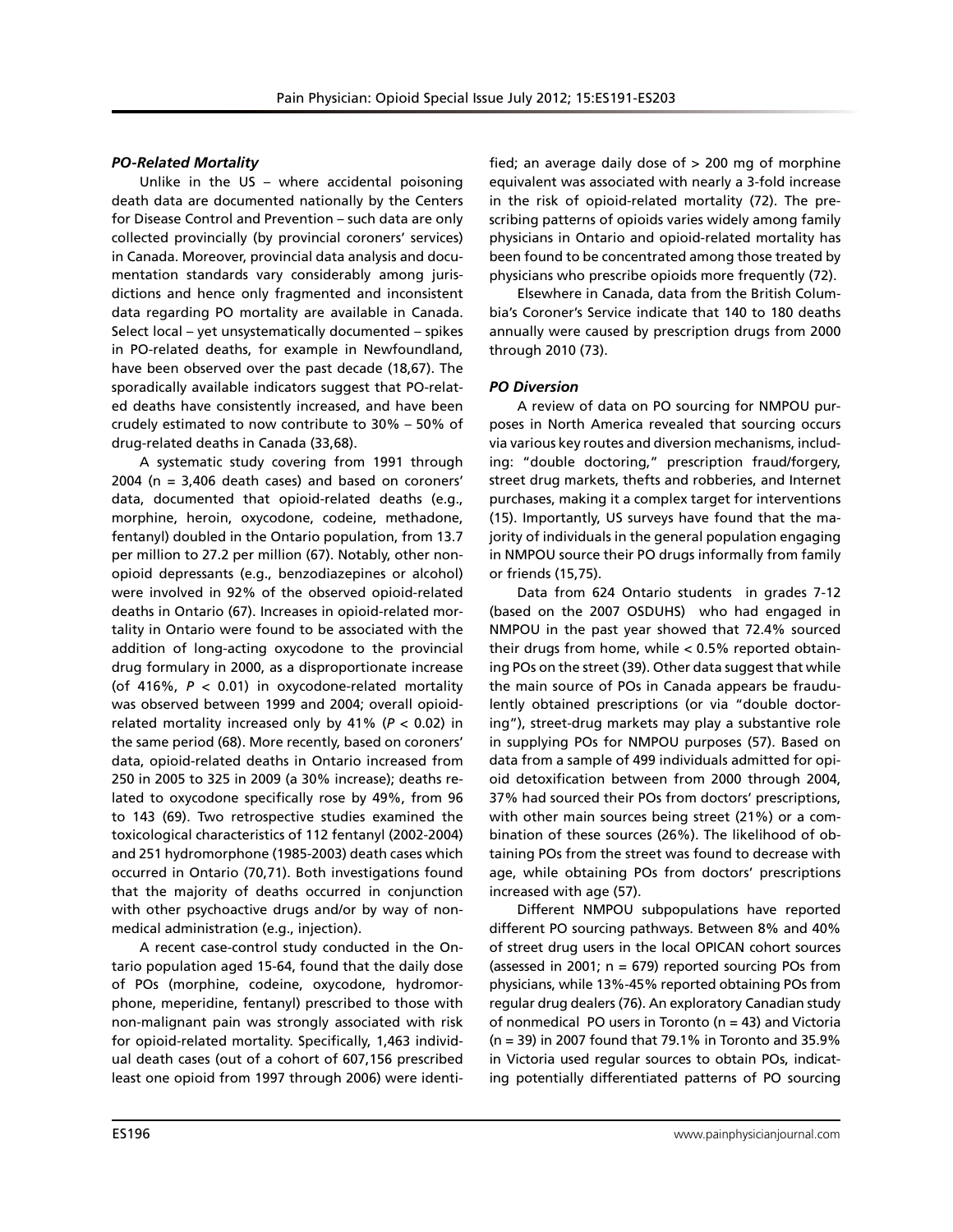and relevant drug market cultures in Canadian cities (77). A qualitative study conducted between 2007 and 2009 among street-PO users in downtown Montreal (n > 60) recently documented that PO sales occur directly and easily on the street in a relatively "relaxed" environment, with less perceived violence commonly seen associated with street drug market activities (64). More than a decade ago, Sajan et al (78) already documented a high availability of prescription drugs – including POs – on street markets in Vancouver. Data from several local street drug user cohort studies - specifically, the Vancouver Injection Drug Users Study (VIDUS), the AIDS Care Cohort to evaluate Exposure to Survival Services (ACCESS), and the At-Risk Youth Study (ARYS) – have assessed temporal changes in the availability of POs in street-level drug markets more recently from 2006 through 2010 (47). Data from these cohorts ( $n = 1,871$ ) found that the immediate street drug market availability (i.e., available in < 10 minutes) of all POs examined (e.g., common hydromorphone, oxycodone, morphine, and codeine formulations) increased during this period. Availability increases for oxycodone and hydromorphone formulations were the most pronounced, with increases from 11% (2006) to 38% (2010) for oxycodone, and 22% to 41% for hydrocodone.

PO losses from thefts, break and entries, and armed robberies are a substantive yet often neglected pathway of PO diversion (79). Based on federal government data, 215,000 doses of codeine (compared to 234,210 doses in 2005), 61,362 doses of morphine (104,118), and 296,251 doses of oxycodone (340,328) went missing from Canadian pharmacies in 2010. Conversely, losses and thefts of POs from "licensed dealers" (i.e., manufacturers, wholesalers, importers) appear to be on the rise. Most notably, 168,420 doses of oxycodone were stolen or lost from licensed dealers in 2010, a 14 fold increase from 2005 (12,375 doses). In 2010, over 300,000 doses of oxycodone were lost as a result of either armed robbery or break and entry from both pharmacies and licensed dealers; 58,551 doses were pilfered by employees and 29,376 lost doses of oxycodone were "unexplained" (80).

#### *Interventions for NMPOU*

The room for interventions aimed at NMPOU is shaped by distinct jurisdictional parameter boundaries in Canada, namely that pharmaceutical drug approval and psychoactive drug control (including POs), e.g., through the Controlled Drugs and Substances Act (CDSA), are based in the federal domain - yet matters

of health care, pharmaceutical drug coverage, medical practice and professional regulation are provincial domains (18,81,82). In addition, the medical profession – i.e., physicians – have retained a rather pronounced status of self-regulation, mainly organized via the provincial Colleges of Physicians and Surgeons at arm'slength from undue state interference (83,84).

It is presumably for these reasons that, to date – and different from other countries, e.g., the US or Australia – virtually no recent concerted federal interventions or policy measures aimed at NMPOU have been implemented in Canada (30). While federal policy initiatives exist in the realms of alcohol, tobacco and illicit drugs – i.e., in the form of the National Anti Drug Strategy – NMPOU, or prescription drug abuse in general – has not been embraced by any explicit or designated federal initiative. Experts have criticized this absence of federal leadership in this problem realm, given the evidently clear need for comprehensive and concerted efforts to deal with the major problem of NMPOU and PO related harms (30,85,86).

There are 3 main strands of interventions primarily rooted in provincial levels aiming at NMPOU: 1) PO prescription guidelines; 2) prescription monitoring programs (PMPs); and 3) substance use treatment services for POs. Medical practice guidelines for clinical PO use in the context of SCP have existed in several provinces for quite some time (e.g., Alberta, Nova Scotia, Quebec, and Ontario) as typically produced by the respective Colleges of Physicians and Surgeons or related medical professional bodies (e.g., the Canadian Pain Society) (87,88). National iterations of medical PO use guidelines from leading nongovernmental entities, e.g., the guidelines for the Use of Opioids in the Treatment of Chronic Non-Cancer Pain (89) and, more recently, the Canadian Guideline for Safe and Effective Use of Opioids for Chronic Non-Cancer Pain, aiming for reduced pain and improved functioning in pain patients on the basis of PO-based care while reducing undue risks, misuse and harms, have also been developed (902,91). However, all of these guidelines are suggestive and nonbinding, and their impact upon medical practice regarding POs, or NMPOU, remains unassessed.

PMPs exist mainly in the US and are promoted as an effective tool to reduce the misuse and harms from controlled prescription drugs; there is evidence that they reduce overall use levels of controlled prescription drugs, although the evidence for their overall beneficial impact on harms and problems is mixed (92- 94). In Canada, PMPs exist in the majority (i.e., 7) but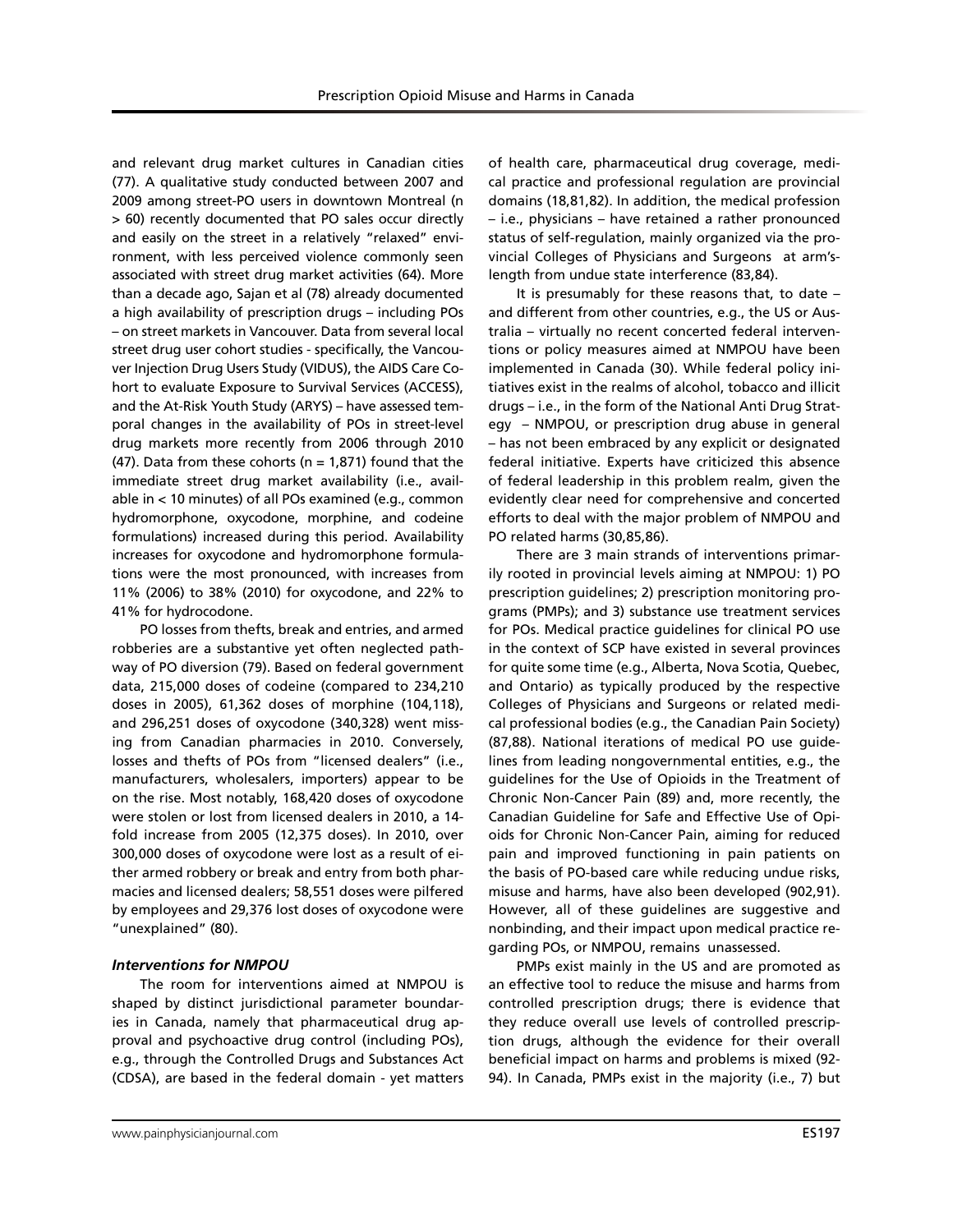not all Canadian provinces; however these programs differ considerably in terms of design and operations between provinces (18). Specifically, existent provincial PMPs in Canada rely on either electronic systems or multiple prescription copy programs to track controlled drugs (95). One of the most comprehensive examples of electronic prescription monitoring is British Columbia's PharmaNet system, which feeds and links prescription information on all controlled substances to a central data system providing information to pharmacists, medical professionals, and hospitals with the aim to prevent prescription fraud, accidental duplication, and hazardous drug interactions (96,97). Similar electronic systems are run in Alberta (Netcare), Manitoba (DPIN), and Nova Scotia (NSPMP) (with Newfoundland & Labrador and Prince Edward Island [PEI] in developing stages of implementing Pharmacy Network databases) where erratic prescribing or dispensing patterns are identified and investigated (95,98,99). The province of Alberta currently also still operates a paper-based triplicate pad PMP; both Ontario and New Brunswick plan to see electronic PMPs covering POs implemented in the near future; and Quebec also plans on creating a drug information system with electronic health records, although currently no PMP exists in Quebec or PEI (95).

There is little systematic evidence on the impact of PMPs, on either medical PO use or PO misuse and harms, in Canada. There is some suggestive indication that overall PO use and NMPOU problems may be higher in provinces without any/electronic PMPs (e.g., Ontario, Alberta), although the lowest levels of PO use are found in the province of Quebec which does not operate a PMP. A recent analysis of temporal changes in overall PO use levels by province also did not find change differences associated with the existence of PMPs (18).

Substance use treatment interventions – when publicly provided – for PO-related problem drug use (e.g., dependence) are largely offered and covered by provincial programs and funds (exceptions are FNAP living on reserve communities and federal correctional populations which are covered by federal health care programs). As shown, treatment demand for PO-related problems in Ontario has risen substantially in recent years (53,56-58). Across most of Canada, the number of people enrolled in Opioid Substitution Treatment (OST) – MMT and increasingly buprenorphine/suboxone based treatment – has increased substantially, i.e., more than doubled in the past decade to > 50,000 (30,54,100). In Ontario alone, there are currently > 35,000 patients enrolled in MMT (54,101). Without exact data available,

it is estimated that the vast majority of these increases in OST utilization are related to and driven by problematic PO (rather than heroin) use.

Select Canadian law enforcement agencies have devoted increasing attention, efforts, and resources towards PO diversion and illegal supply. The Criminal Intelligence Service Canada (CISC) recently reported that although the level of organized crime activity around POs appears to be small, the majority of groups operate in the Atlantic provinces, and oxycodone and hydromorphone are the most commonly seized POs in Canada (102). Ontario has seen a substantial increase in the number of POs seized by law enforcement in recent years, notably oxycodone, during heightened vehicle and home inspections; in Ontario's Northern FNAP communities specifically, there were 180 drug investigations and a seizure of 8,500 oxycodone tablets in 2010 alone. The Nishnawbe Police Services have reported a steady rise in police calls, most likely linked with increased oxycodone use, from 13,437 calls in 2005 to 20,325 calls in 2010 (48). Despite the increasing attention by enforcement agencies in Canada to reduce PO diversion, the extent of these activities and their impact is difficult to assess. Notably, and despite the above developments, the most recent (103) Drug Situation Report of the Royal Canadian Mounted Police (RCMP) – the Canadian federal police force tasked with drug law enforcement – does not address or mention PO diversion or illicit supplies (while maintaining a detailed focus on drugs like heroin and opium).

While the federal government has issued documents aimed at aiding physicians and pharmacists on how to recognize prescription shoppers (102,104,105), key basic prevention measures for POs are notably absent or neglected in Canada (30). For example, safe drug storage requirements to reduce theft are currently poorly outlined (106). Canada lags behind in terms of pharmaceutical drug return and recycling efforts and has no formal or nationwide programs in place (107). Although the amount of pharmaceutical medication returned in BC between 2004 and 2010 has reportedly quadrupled, these amounts only represent a small proportion of prescription drugs dispensed, and do not provide specific data on POs (108,109).

## **CONCLUSION**

In the context of recent recognition of PO misuse and related harms emerging as a major health problem globally, there are clear indications from numerous empirical sources that this phenomenon – while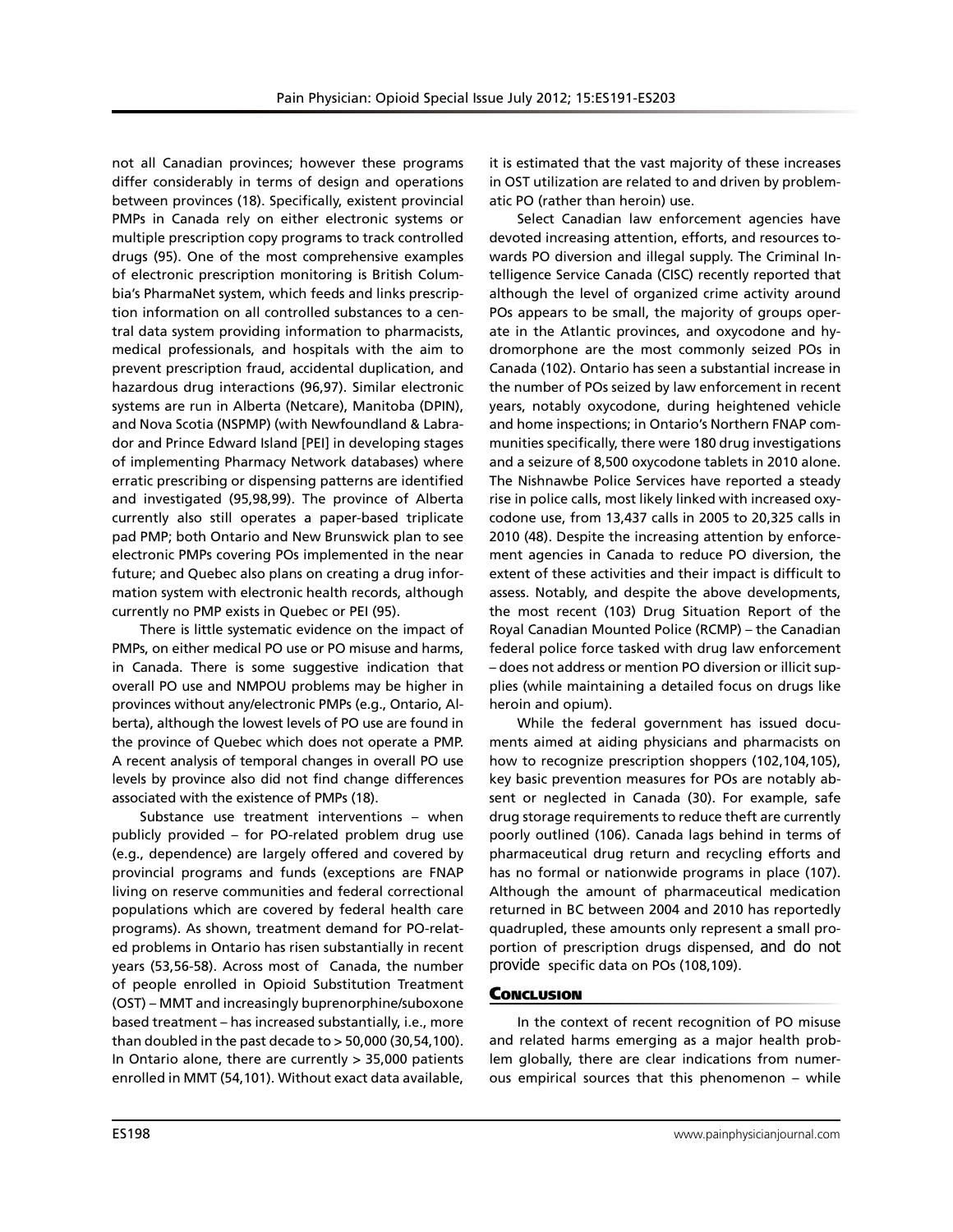perhaps on a somewhat lesser scale, similar to recent developments in the US – currently constitutes a major and acutely rising substance use and public health crisis in Canada (2,30,110). In fact, based on estimations of data available, the overall burden of disease related to PO misuse and harms appears second only to alcohol and tobacco (i.e., it is larger than that from illicit drugs) (30). These assessments – as shown - to a large extent need to rely on the synthesis of many sporadic, provincially/locally restricted or nonlongitudinal indicators in regards to NMPOU, and PO-related morbidity, mortality, and diversion in Canada; extensive temporal or jurisdictional data gaps exist (77). For example – and very different from the US – no reliable and systematic national data on NMPOU, PO-related morbidity or mortality in the Canadian general population exist (29,35,68). Given the severe extent and impact of the PO crisis issue, as well as the length of time for which its signals have been on various "radar screens," this is an untenable situation, and ought to be considered a severe neglect of key substance abuse related health indicators monitoring in one of the wealthiest industrialized countries in the world. This situation urgently needs to be changed and ameliorated. Such systematic data monitoring is urgently required to inform, guide and evaluate policy and other intervention initiatives, especially on the national level.

It is equally surprising that very little – if anything – in policy initiatives or strategies to concertedly intervene vis-a-vis the substantive PO misuse problem has occurred yet in Canada. Especially from the federal government level – home jurisdiction of the country's psychoactive drug control legislation, the CDSA and related regulatory authorities regarding prescription medication, the national public health authority ('Public Health Agency of Canada'), as well as a richly resourced "National Anti-Drug Strategy" ( which does not include prescription drug misuse in its scope) together with standing federal institutions (e.g., the Canadian Centre on Substance Abuse (CCSA) mandated to facilitate substance use policy – the nonexistence of a targeted interventions plan or program is perplexing.

Both the US and Australia have federal strategies and policy programs concerning PO misuse and harms in place (2,111). Given the extent and impact of the PO problem on rational (e.g., burden of disease) scales – also compared to other substance use problems actively - as well as the complex landscape of jurisdictional and other (e.g., professional) stakeholders in Canada, a federal policy strategy or program aimed at PO misuse and related harms is urgently needed in Canada.

There clearly is a sizeable amount of knowledge yet to be developed and considered with regards to effective interventions – both on the micro and macro level – towards reducing the prevalence and harms of PO misuse and harms. For example, there is little and insufficient information on the basic motives for and pathways into NMPOU in general and other populations (112,113). Very few prevention or treatment interventions have been specifically developed or assessed for problematic PO use; in the area of treatment – e.g., opioid substitution treatment – the system relies mainly on evidence originally generated for heroin dependence treatment (114-116). On a population level, specifically in the disproportionately "PO rich environments" of North America, it seems unquestionable that a reduction in PO misuse and related harms likely ought to come with an overall volume reduction of POs dispensed in the general population (18). This premise, of course, points to one of the fundamental challenges for policy and interventions implementation in the realm of PO misuse and harm – namely to avoid major "collateral damage" or "chilling" effects for the availability and quality of SCP care as an undesirable side effect of efforts to better control the availability and use of POs in the population (22,94,117). Specifically in Canada, where professional pain care is severely lacking for many of those who need it, this must be avoided (25,27,118).

At the same time, by all accounts, Canada is facing a major public health crisis related to PO misuse and harms, and better data to both more accurately assess the problem as well as to guide the implementation and monitor the impact of acutely needed interventions are urgently required.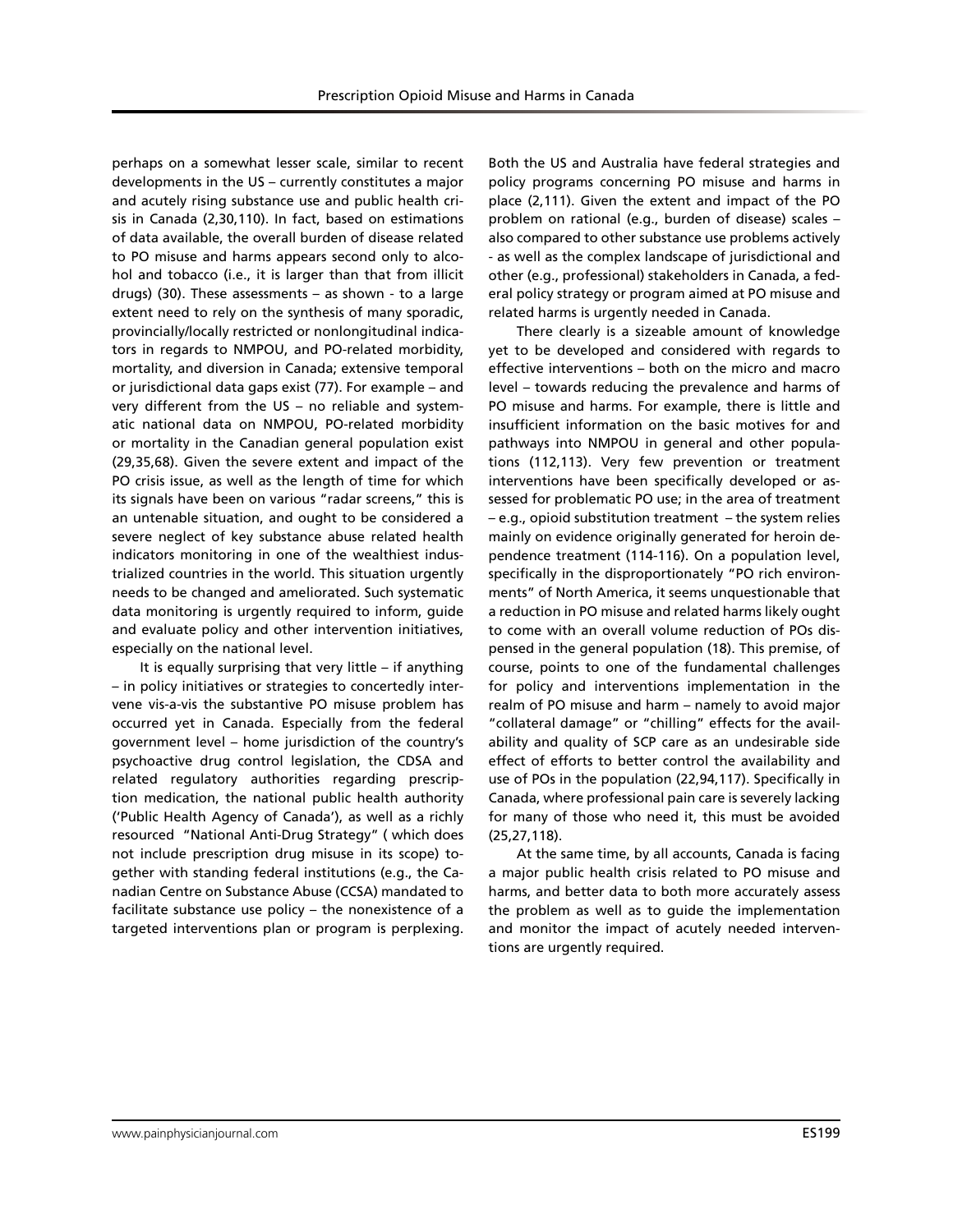## **REFERENCES**

- United Nations Office on Drugs and Crime (UNODC). World Drug Report 13. 2010. Vienna, Austria: Division for Policy Analysis and Public Affairs, United Nations Office on Drugs and Crime (UNO-DC); 2010. Report No.: E.10.XI.13.
- United Nations Office on Drugs and Crime (UNODC). World Drug Report 2011. Vienna: United Nations Office on Drugs and Crime; 2011.
- Martell B, O'Connor P, Kerns R, Becker W, Morales K, Kosten T, Fiellin D. Systematic review: Opioid treatment for chronic pain: Prevalence, efficacy, and association with addiction. *Ann Intern Med* 2007; 146:116-127.
- 4. Chou R, Fanciullo G, Fine P, Miaskowski C, Passik S, Portenoy R. Opioids for chronic noncancer pain: Prediction and identification of aberrant drug-related behaviors: A review of the evidence for an American Pain Society and American Academy of Pain Medicine clinical practice guideline. *J Pain* 2009; 10:131-146.
- 5. Ballantyne J, Mao J. Opioid therapy for chronic pain. *N Engl J Med* 2003; 349:1943-1953.
- 6. Manchikanti L, Vallejo R, Manchikanti KN, Benyamin RN, Datta S, Christo PJ. Effectiveness of long-term opioid therapy for chronic non-cancer pain. *Pain Physician* 2011; 14:E133-E156.
- International Narcotics Control Board. Narcotic Drugs: Estimated World Requirement for 2001 - Statistics for 1999. New York: United Nations; 2000.
- 8. International Narcotics Control Board. Narcotic Drugs Technical Report: Estimated World Requirements for 2012 - Statistics for 2010. New York: United Nations; 2011.
- 9. Volkow ND, McLellan TA. Curtailing Diversion and Abuse of Opioid Analgesics Without Jeopardizing Pain Treatment. *JAMA* 2011; 305:1346-1347.
- 10. Maxwell JC. The prescription drug epidemic in the United States: A perfect storm. *Drug Alcohol Rev* 2011; 30:264-270.
- Manchikanti L, Fellows B, Ailinani H, Pampati V. Therapeutic use, abuse, and nonmedical use of opioids: a ten-year perspective. *Pain Physician* 2010; 13:401- 435.
- 12. Novak SP, Calvin S.L, Glasheen C, Edlund MJ. The Epidemiology and Treatment of Prescription Drug Disorders in the United States. In: Uehara T, editor. *Psychiatric Disorders - Trends and Develop-*

*ments*. InTech, Rijeka, 2011, pp 367-388.

- Centers for Disease Control and Prevention. Vital Signs: Overdoses of Prescription Opioid Pain Relievers - United States, 1999 - 2008. Centre for Disease Control and Prevention; 2011. Report No. 60.
- 14. Kahan MM. Opioids and chronic pain. *CMAJ* 2012; 184:74.
- 15. Fischer B, Bibby M, Bouchard M. Nonmedical use and diversion of psychotropic prescription drugs in North America - A review of sourcing routes and control measures. *Addiction* 2010; 105:2062- 2070.
- 16. Morgan S, Raymond C, Mooney D, Martin D. *The Canadian Rx Atlas: 2nd Edition*. Vancouver, BC: University of British Columbia Centre for Health Services and Policy Research; 2008.
- 17. Rintoul AC, Dobbin MDH, Drummer OH, Ozanne-Smith J. Increasing deaths involving oxycodone, Victoria, Australia, 2000-09. *Inj Prev* 2011; 17:254-259.
- 18. Fischer B, Jones W, Murray K, Rehm J. Differences and over-time changes in levels of prescription opioid analgesic dispensing from retail pharmacies in Canada, 2005−2010. *Pharmacoepidemiol Drug Saf* 2011; 20:1269-1277.
- 19. Wu CL, Raja SN. Treatment of acute postoperative pain. *Lancet* 2011; 377:2215- 2225.
- 20. Lynch M. Pain as the fifth vital sign. *J Infus Nurs* 2001; 24:85-94.
- 21. Hartrick CT, Kovan JP, Shapiro S. The numeric rating scale for clinical pain measurement: A ratio measure? *Pain Pract*  2003; 3:310-316.
- 22. Brennan F, Carr DB, Cousins M. Pain Management: A fundamental human right. *Anesth Analg* 2007; 105:205-221.
- 23. Moulin D, Clark A, Speechley M, Morley-Forster P. Chronic pain in Canada - prevalence, treatment, impact and the role of opioid analgesia. *Pain Res Manag* 2002; 7:179-184.
- 24. Boulanger A, Clark AJ, Squire P, Cui E, Horbay GLA. Chronic pain in Canada: Have we improved our management of chronic noncancer pain? *Pain Res Manag* 2007; 12:39-47.
- 25. Peng P, Choinere M, Dion D, Intrater H, Lefort S, Lynch M, Ong M, Rashiq S, Tkachuck G, Veillette Y. Challenges in accessing multidisciplinary pain treatment facilities in Canada. *Can J Anesth* 2007; 54:977-984.
- 26. Choiniere M, Dion D, Peng P, Banner R, Barton A, Boulanger A, Clark A, Gordon A, Guerriere D, Guertin MC, Intrater H, Lefort S, Lynch M, Moulin D, Ong-Lam M, Racine M, Rashiq S, Shir Y, Taenzer P, Ware M. The Canadian STOP-PAIN project-Part 1: Who are the patients on waitlists of multidisciplinary pain treatment facilities? *Can J Anesth* 2010; 57:539-548.
- 27. Lynch ME, Campbell F, Clark AJ, Dunbar MJ, Goldstein D, Peng P, Stinson J, Tupper H. A systematic review of the effect of waiting for treatment for chronic pain. *Pain* 2008; 136:97-116.
- 28. Wenghofer EF, Wilson L, Kahan M, Sheehan C, Srivastava A, Rubin A, Brathwaite J. Survey of Ontario primary care physicians experiences with opioid prescribing. *Can FamPhysician* 2011; 57:324- 332.
- 29. Fischer B, Rehm J. Deaths related to the use of prescription opioids. *CMAJ* 2009; 181:881-882.
- 30. Fischer B, Rehm J. Prescription Opioids Misuse, Harms and Control in Canada: A Research and Policy Issues Brief for the Department of Justice. Vancouver: Centre for Applied Research in Mental Health & Addiction (CARMHA); 2011.
- 31. Health Canada. Canadian Alcohol and Drug Use Monitoring Survey (CADU-MS): Summary Results for 2008. www. hc-sc.gc.ca/hc-ps/drugs-drogues/ stat/\_2008/summary-sommaire-eng. php 2009. Ottawa, ON, Health Canada. 2-3-2010.
- 32. Health Canada. Canadian Alcohol and Drug Use Monitoring Survey (CADU-MS): Summary Results for 2010. 2011. Ottawa, ON, Health Canada. 1-11-2012.
- 33. Centre for Addiction and Mental Health. CAMH Monitor Technical Guide. Toronto: Centre for Addiction and Mental Health; 2010.
- 34. Substance Abuse and Mental Health Services Administration (SAMHSA). The NSDUH Report - Trends in Non-Medical Use of Prescription Pain Relievers: 2002-2007. Rockville: SAMHSA; 2009.
- 35. Fischer B, Nakamura N, Iaolomiteanu A, Boak A, Rehm J. Assessing the prevalence of non-medical prescription opioid use in the general Canadian population: Methodological issues and questions. *Can J Psychiatry* 2010; 55:606-609.
- 36. Barrett S, Meisner J, Stewart S. What constitutes prescription drug misuse? Problems and pitfalls of current concep-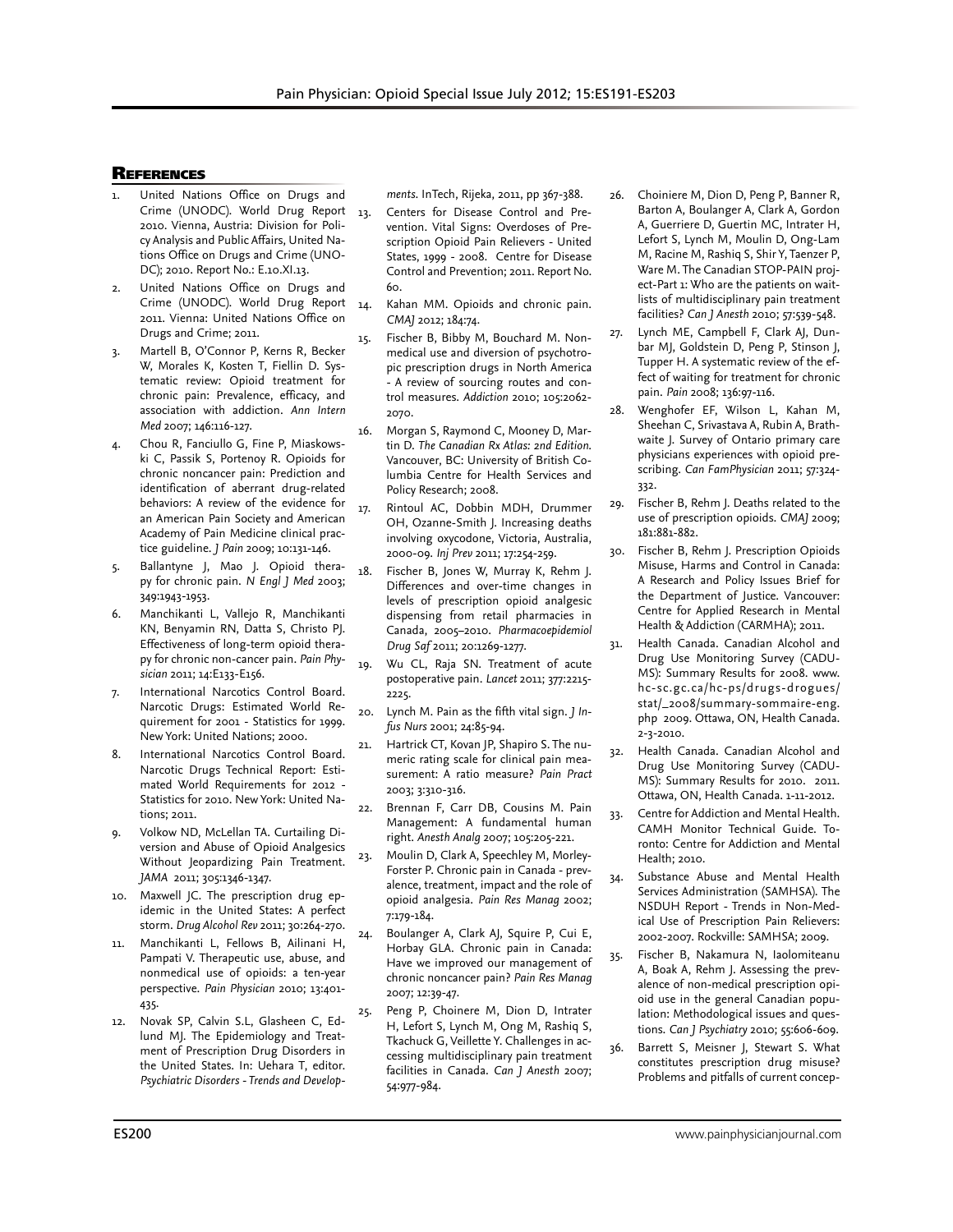tualizations. *Curr Drug Abuse Rev* 2008; 1:255-262.

- 37. Shield KD, Ialomiteanu A, Fischer B, Rehm J. Assessing the prevalence of non-medical prescription opioid use in the Canadian general adult population: Evidence of large variation depending on survey questions used. *BMC Psychiatry* . Under Review.
- 38. Paglia-Boak A, Adlaf EM, Mann RE. Detailed OSDUHS Findings - Drug Use Among Ontario Students 1977-2011. CAMH Research Document Series. 2011. Report No: 32.
- 39. Brands B, Paglia-Boak A, Sproule BA, Leslie K, Adlaf EM. Nonmedical use of opioid analgesics among Ontario students. *Can Fam Physician* 2010; 56:256- 262.
- 40. Poulin C, Elliot D. Student Drug Use Survey in the Atlantic Provinces 2007: Atlantic Technical Report. Halifax, NS: Dalhousie University, Community Health and Epidemiology; 2007. Report No: C2007-906454-X.
- 41. Smith A, Stewart D, Peled M, Poon C, Saewyc E, McCreary Centre Society. A Picture of Health: Highlights from the 2008 BC Adolescent Health Survey. Vancouver, BC: McCreary Centre Society; 2009.
- 42. Popova S, Patra J, Mohapatra S, Fischer B, Rehm J. How many people in Canada use prescription opioids non-medically in general and street drug using populations? *Can J Public Health* 2009; 100:104-108.
- 43. Fischer B, Rehm J, Brissette S, Brochu S, Bruneau J, El-Guebaly N, Noël L, Tyndall M, Wild C, Mun P. Illicit opioid use in Canada: Comparing social, health and drug use characteristics of untreated users in five cities (OPICAN study). *J Urban Health* 2005; 82:250-266.
- 44. Fischer B, Rehm J, Patra J, Firestone Cruz M. Changes in illicit opioid use profiles across Canada. *CMAJ* 2006; 175:1-3.
- Public Health Agency of Canada. I-Track: Enhanced Surveillance of Risk Behaviours among People who Inject Drugs - Phase I Report. Ottawa, ON: Surveillance and Risk Assessment Division, Centre for Infectious Disease Prevention and Control, Public Health Agency of Canada; 2006.
- 46. Leclerc P, Morissette C, Roy É. Le Volet Montréalais du Réseau SurvUDI. Montreal, Quebec: Agence de la Santé et des Services Sociaux de Montréal; 2010. Report No.: 2.
- 47. Nosyk B, Marshall BD, Fischer B, Montaner JS, Wood E, Kerr T. Increases in the availability of prescribed opioids in a Canadian setting. *Drug Alcohol Depend.* In Press.
- 48. Nishnawbe Aski Nation Think Tank. Restoring Our Nation: Action Plan for Community Recovery from Opioid Addiction. Ontario; 2011.
- 49. Nishnawbe Aski Nation. News Release: NAN Chiefs Call for Immediate Assistance as Region Braces for Major Health Catastrophe. Thunder Bay: Nishnawbe Aski Nation; 2012.
- 50. Health Canada. NIHB Ontario Region Prescription Drug Trends: A Ten Year Analysis. Ottawa: Health Canada; 2010.
- Johnson S, Farrell MacDonald S, Cheverie M, Myrick C, Fischer B. Prevalence and trends of non-medical opioid and other drug use histories among federal correctional inmates in methadone maintenance treatment in Canada. *Drug Alcohol Depend*. In press 2012.
- 52. Amari E, Rehm J, Goldner E, Fischer B. Nonmedical prescription opioid use and mental health and pain comorbidities: A narrative review. *Can J Psychiatry* 2011; 56:495-502.
- 53. College of Physicians and Surgeons of Ontario. Methadone maintenance treatment program: Fact sheet. College of Physicians and Surgeons of Ontario 2009 December 18 [cited 2010 Mar 31];www.cpso.on.ca/uploadedFiles/ MethadoneFactSheet(1).pdf
- 54. Luce J, Strike C. A Cross-Canada Scan of Methadone Maintenance Treatment Policy Developments. Ottawa, Ontario: Canadian Executive Council on Addictions; 2011.
- 55. Kurdyak P, Gomes T, Yao Z, Mamdani MM, Hellings C, Fischer B, Rehm J, Bayoumi A, Juurklink D. Use of other opioids during methadone therapy: A population-based study. *Addiction*. In press 2012.
- 56. Drug and Alcohol Treatment Information System (DATIS). Substance Abuse Statistical Tables. Toronto, Ontario: Centre for Addiction and Mental Health (CAMH); 2011.
- Sproule B, Brands B, Li S, Catz-Biro L. Changing patterns in opioid addiction. Characterizing users of oxycodne and other opioids. *Can Fam Physician* 2009; 55:68-69.
- 58. Brands B, Blake J, Sproule B, Gourlay D, Busto U. Prescription opioid abuse

in patients presenting for methadone maintenance treatment. *Drug Alcohol Depend* 2004; 73:199-207.

- 59. Fischer B, Nakamura N, Rush B, Rehm J, Urbanoski K. Changes in and characteristics of admissions to substance use treatment related to problematic prescription opioid use in Ontario, 2004- 2009. *Drug Alcohol Depend* 2010; 109:257- 260.
- 60. Shield KD, Ialomiteanu A, Fischer B, Mann RE, Rehm J. Non-medical use of prescription opioids among Ontario adults: data from the 2008/2009 CAMH Monitor. *Can J Public Health* 2011; 102:330-335.
- 61. Novak SP, Herman-Stahl M, Flannery B, Zimmerman M. Physical pain, common psychiatric and substance use disorders, and the non-medical use of prescription analgesics in the United States. *Drug Alcohol Depend* 2009; 100:63-70.
- Bruneau J, Roy É, Arruda N, Zang G, Jutras-Aswad D. The rising prevalence of prescription opioid injection and its association with hepatitis C incidence among street drug users. *Addiction*. In press 2012.
- 63. Public Health Agency of Canada (PHAC). HIV and AIDS in Canada: Surveillance Report to June 30, 2006. Ottawa, ON: Surveillance and Risk Assessment Division, Centre for Infectious Disease Prevention and Control, Public Health Agency of Canada; 2006.
- 64. Roy É, Arruda N, Bourgois P. The Growing Popularity of Prescription Opioid Injection in downtown Montreal: New challenges for harm reduction. *Subst Use Misuse* 2011; 46:1142-1150.
- 65. Firestone-Cruz M, Fischer B. A qualitative exploration of prescription opioid injection among street-based drug users in Toronto: behaviours, preferences and drug availability. *Harm Reduct J*  2008; 5:30.
- 66. Kelly L, Dooley J, Cromarty H, Minty B, Morgan A, Madden S, Hopman W. Narcotic-exposed neonates in a First Nations population in northwestern Ontario. *CanFamPhysician* 2011; 57:e441 e447.
- 67. OxyContin Task Force. Oxycontin Task Force Final Report. St. John's: Newfoundland Department of Health and Community Services; 2004.
- 68. Dhalla IA, Mamdani MM, Sivilotti ML, Kopp A, Qureshi O, Juurlink DN. Prescribing of opioid analgesics and related mortality before and after the introduc-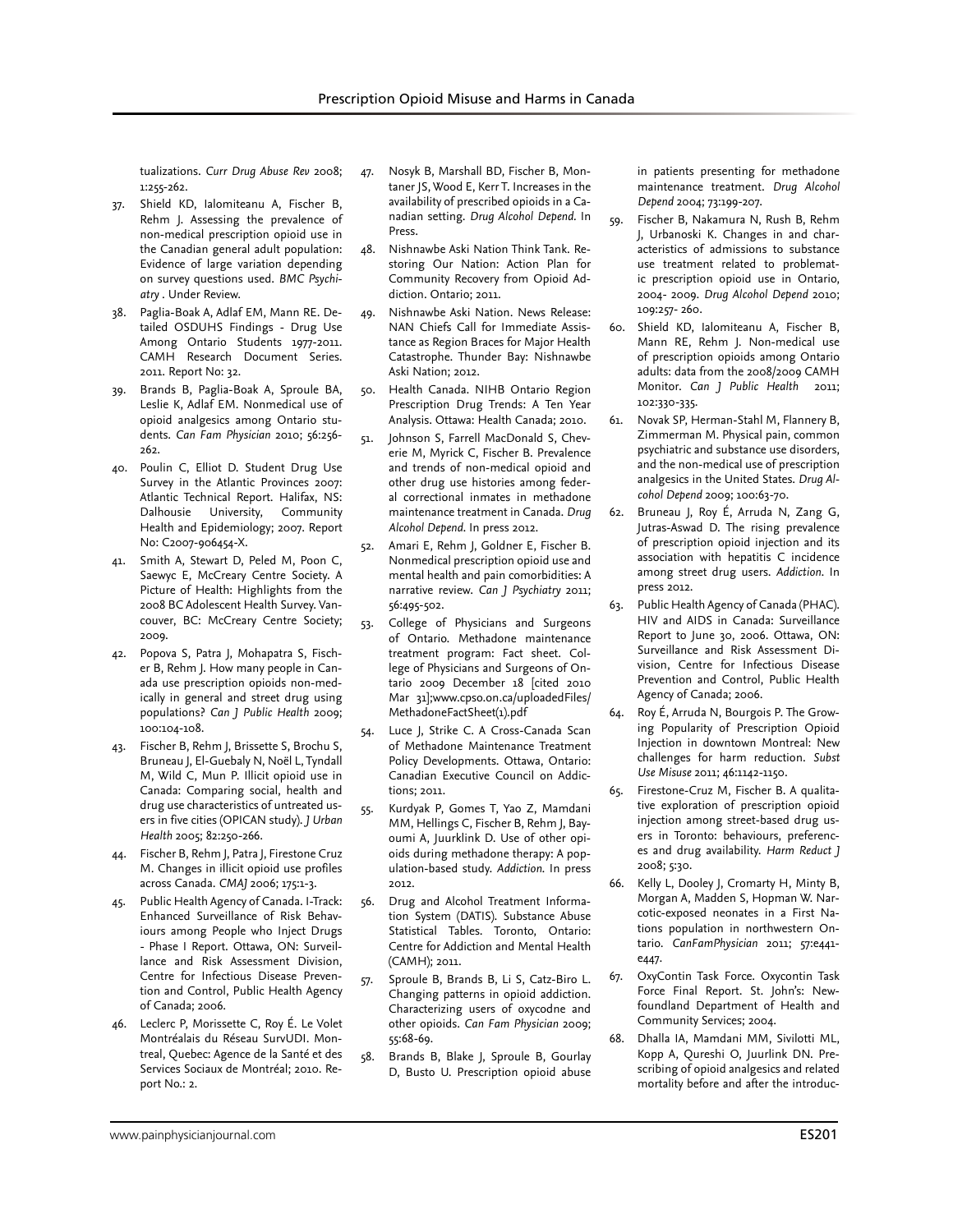tion of long-acting oxycodone. *CMAJ* 2009; 181:891-896.

- 69. Office of the Chief Coroner Ontario. Latest Data on Deaths Associated with Narcotics in Ontario. 2011. 28-4-2011.
- 70. Martin TL, Woodall KL, McLellan BA. Fentanyl-related deaths in Ontario, Canada: Toxicological findings and circumstances of death in 112 cases (2002- 2004). *J Anal Toxicol* 2006; 30:603-610.
- 71. Wallage HR, Palmentier JP. Hydromorphone-related fatalities in Ontario. *J Anal Toxicol* 2006; 30:202-209.
- 72. Gomes T, Mamdani MM, Dhalla IA, Paterson JM, Juurlink DN. Opioid dose and drug-related mortality in patients with nonmalignant pain. *Arch Intern Med*  2011; 171:686-691.
- 73. Dhalla IA, Mamdani MM, Gomes T, Juurlink DN. Clustering of opioid prescribing and opioid-related mortality among family physicians in Ontario. *Can Fam Physician* 2011; 57:e92-e96.
- 74. Coroners Service of British Columbia. BC Coroners Service Annual Report. Vancouver: Ministry of Public Safety British Columbia; 2010.
- 75. Manchikanti L, Singh A. Therapeutic opioids: A ten-year perspective on the complexities and complications of the escalating use, abuse, and nonmedical use of opioids. *Pain Physician* 2008; 11:S63-S68.
- 76. Haydon E, Rehm J, Fischer B, Monga N, Adlaf E. Prescription Drug Abuse in Canada and the Diversion of Prescription Drugs into the Illicit Drug Market. *Can J Public Health* 2005; 96:459-461.
- 77. Fischer B, De Leo JA, Allard C, Firestone Cruz M, Patra J, Rehm J. Exploring drug sourcing among regular prescription opioid users in Canada: Data from Toronto and Victoria. *Can J Criminol Crim Justice* 2009; 51:55-72.
- 78. Sajan A, Corneil T, Grzybowski S. The street value of prescription drugs. *CMAJ* 1998; 159:139-142.
- 79. Joranson DE, Gilson A. Wanted: a public health approach to prescription opioid abuse and diversion. *Pharmacoepidemiol Drug Saf* 2006; 15:632-634.
- 80. Health Canada. Loss and Theft of Prescription Drugs 2005-2010. Ottawa: Health Canada; 2012.
- 81. Law MR, Cheng L, Dhalla IA, Heard D, Morgan SG. The effect of cost on adherence to prescription medications in Canada. *CMAJ* 2012; 184:297-302.
- 82. Demers V, Melo M, Jackevicius C, Cox J,

Kalavrouziotis D, Rinfret S, Humphries K, Johansen H, Tu J, Pilote L. Comparison of provincial prescription drug plans and the impact on patients' annual drug expenditures. *CMAJ* 2008; 178:405-409.

- 83. Beardwood B. The loosening of professional boundaries and restructuring: the implications for nursing and medicine in Ontario, Canada. *Law & Policy* 1999; 21:315-343.
- 84. Coburn D. Canadian medicine: dominance or proletarianization? *Milbank Q*  1988; 66:92-116.
- 85. Lynch ME, Fischer B. Prescription opioid abuse. *Can FamPhysician* 2011; 57:1241-1242.
- 86. Webster PC. Tracking opioid use vital to avoiding scourge. *CMAJ* 2012; 184:E129- E130.
- 87. Jovey RD, Ennis J, Gardner-Nix J, Goldman B, Hays H, Lynch M, Moulin D. Use of opioid analgesics for the treatment of chronic noncancer pain – A consensus statement and guidelines from the Canadian Pain Society. *Pain Res Manag*  2003; 8:3A-14A.
- 88. Gardner-Nix J. Principles of opioid use in chronic noncancer pain. *CMAJ* 2003; 169:38-43.
- 89. Canadian Pain Society. Use of opioid analgesics for the treatment of chronic noncancer pain - A consensus statement and guidelines from the Canadian Pain Society. www pulsus com/Pain/03\_04/ opio\_ed htm 2002
- 90. National Pain Centre. Canadian Guideline for Safe and Effective Use of Opioids for Chronic Non-Cancer Pain. Ottawa: National Opioid Use Guideline Group (NOUGG); 2010.
- 91. Furlan AD, Reardon R, Weppler C. Opioids for chronic noncancer pain: A new Canadian practice guideline. *CMAJ*  2010; 182:923-930.
- 92. Brushwood D. Maximizing the value of electronic prescription monitoring programs. *J Law Med Ethics* 2003; 31:41-54.
- 93. Wang J, Christo P. The influence of prescription monitoring programs on chronic pain management. *Pain Physician* 2009; 12:507-515.
- 94. Fishman SM, Papazian JS, Gonzalez S, Riches PS, Gilson A. Regulating opioid prescribing through prescription monitoring programs: Balancing drug diversion and treatment of pain. *Pain Med* 2004; 5:309-324.
	- 95. College of Physicians and Surgeons of

Ontario. Jurisdictional Research: Prescription Programs and Information Systems. Toronto: College of Physicians and Surgeons of Ontario; 2010.

- 96. BC Ministry of Health. PharmaNet. 2011. Province of British Columbia. 6-3- 2012.
- 97. Centre for Addiction and Mental Health. Bill 101 Submission - An Act provide for monitoring the prescribing and dispensing of certain controlled substances. Toronto: Centre for Addiction and Mental Health; 2010.
- 98. Canadian Centre on Substance Abuse. Prescription Drug Abuse FAQs. Ottawa: Canadian Centre on Substance Abuse (CCSA); 2007.
- 99. Health Canada. Health Care System: eHealth. 2010. Ottawa, Health Canada. 6-5-2012.
- 100. Kahan M, Srivastava A, Ordean A, Cirone S. Buprenorphine. *Can Fam Physician* 2011; 57:281-289.
- 101. Health Canada. Methadone Program. 2011. Ottawa, Health Canada. 6-5-2012.
- 102. Public Safety Canada. "Emerging Issues in Drug Enforcement" Workshop. 2011.
- 103. RCMP. Report on the Illicit Drug Situation in Canada- 2009. 2009.
- 104. College of Physicians and Surgeons of Ontario. Avoiding Abuse, Achieving a Balance: Tacking the Opioid Public Health Crisis. Toronto: College of Physicians and Surgeons of Ontario; 2010.
- 105. Health Canada. Abuse and diversion of controlled subtances: A guide for health professionals. 2006. 20-8-2009.
- 106. Department of Justice Canada. Narcotic Control Regulations CRC, c. 1041. 2012. Ottawa, Minister of Justice Canada. 6-5- 2012.
- 107. Doyle S. Canada lags behind United States in drug return, reuse and recycling programs. *CMAJ* 2010;182:E197- E198.
- 108. Health Canada. Disposal and Use of Pharmaceuticals. Ottawa: Health Canada; 2011.
- 109. Vanasse G. Pharmaceutical Annual Report 2010. Ottawa: Medications Return Program; 2011.
- 110. Dhalla IA, Persaud N, Juurlink DN. Facing up to the prescription opioid crisis. *BMJ* 2011; 343:d5142.
- 111. Public Health Association Australia. Pharmaceutical Drug Misuse Policy. Melbourne: Public Health Association Australia; 2010.